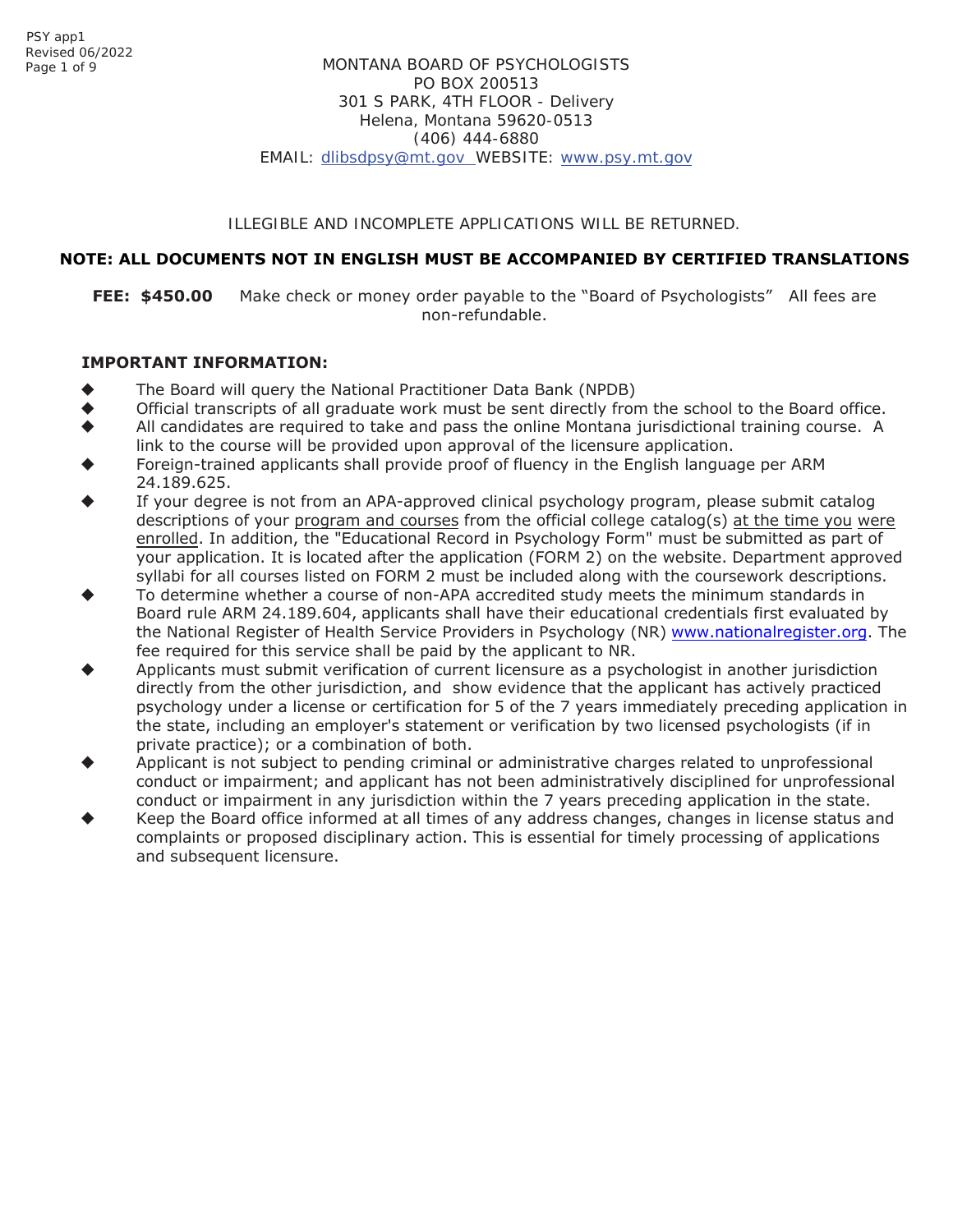# MONTANA BOARD OF PSYCHOLOGISTS PO BOX 200513 301 S PARK, 4TH FLOOR - Delivery Helena, Montana 59620-0513 (406) 444-6880 EMAIL: [dlibsdpsy@mt.gov](mailto:dlibsdpsy@mt.gov) WEBSITE: [www.psy.mt.gov](http://www.psy.mt.gov/)

# **ILLEGIBLE AND INCOMPLETE APPLICATIONS WILL BE RETURNED.**

**Application for Licensure as:**

Psychologist by Experience

|     | 1. FULL NAME                                  |                                                                                                                                               |                                                                  |                              |
|-----|-----------------------------------------------|-----------------------------------------------------------------------------------------------------------------------------------------------|------------------------------------------------------------------|------------------------------|
|     | 2. OTHER NAME(S) KNOWN BY                     | Last                                                                                                                                          | First                                                            | Middle                       |
|     | 3. BUSINESS NAME                              |                                                                                                                                               |                                                                  |                              |
|     |                                               |                                                                                                                                               |                                                                  |                              |
|     |                                               |                                                                                                                                               |                                                                  |                              |
|     | 5. HOME ADDRESS                               | Street or PO Box #                                                                                                                            | City and State                                                   | Zip                          |
|     | PREFERRED MAILING ADDRESS                     | Street or PO Box #                                                                                                                            | City and State                                                   | Zip                          |
|     |                                               |                                                                                                                                               |                                                                  |                              |
|     |                                               |                                                                                                                                               |                                                                  | FAX FAX                      |
|     | 7. SOCIAL SECURITY NUMBER ___________________ |                                                                                                                                               | FOREIGN ID NUMBER                                                |                              |
|     | 8. DATE OF BIRTH                              | PLACE OF BIRTH <b>And Access of STATE ACCESS</b>                                                                                              |                                                                  | <b>MALE</b><br><b>FEMALE</b> |
|     | 9. LICENSE NAME                               |                                                                                                                                               |                                                                  |                              |
|     |                                               |                                                                                                                                               | (State your name as it should appear on the license if granted.) |                              |
| 10. | this application.                             | Do you have physical impairments requiring special accommodations in<br>taking the examination? Please include a statement of your needs with |                                                                  | Yes<br>$()$ No               |
| 11. | in any state?                                 | Have you ever been denied the right to sit the psychology licensing exam                                                                      |                                                                  | <b>No</b><br>Yes             |

12. List all professional licenses you hold or **ever** have held. Verification must be sent directly to Montana from each state/province/territory.

| <b>State</b> | License $#$ Issue Date | <b>Expiration</b><br>Date | <b>License Method</b>            | <b>Requested State</b><br>Verification |
|--------------|------------------------|---------------------------|----------------------------------|----------------------------------------|
|              |                        |                           | CExam CEndorse Oother   OYes ONo |                                        |
|              |                        |                           | ○Exam CEndorse Oother   OYes ONo |                                        |
|              |                        |                           | ○Exam OEndorse Oother   ○Yes ○No |                                        |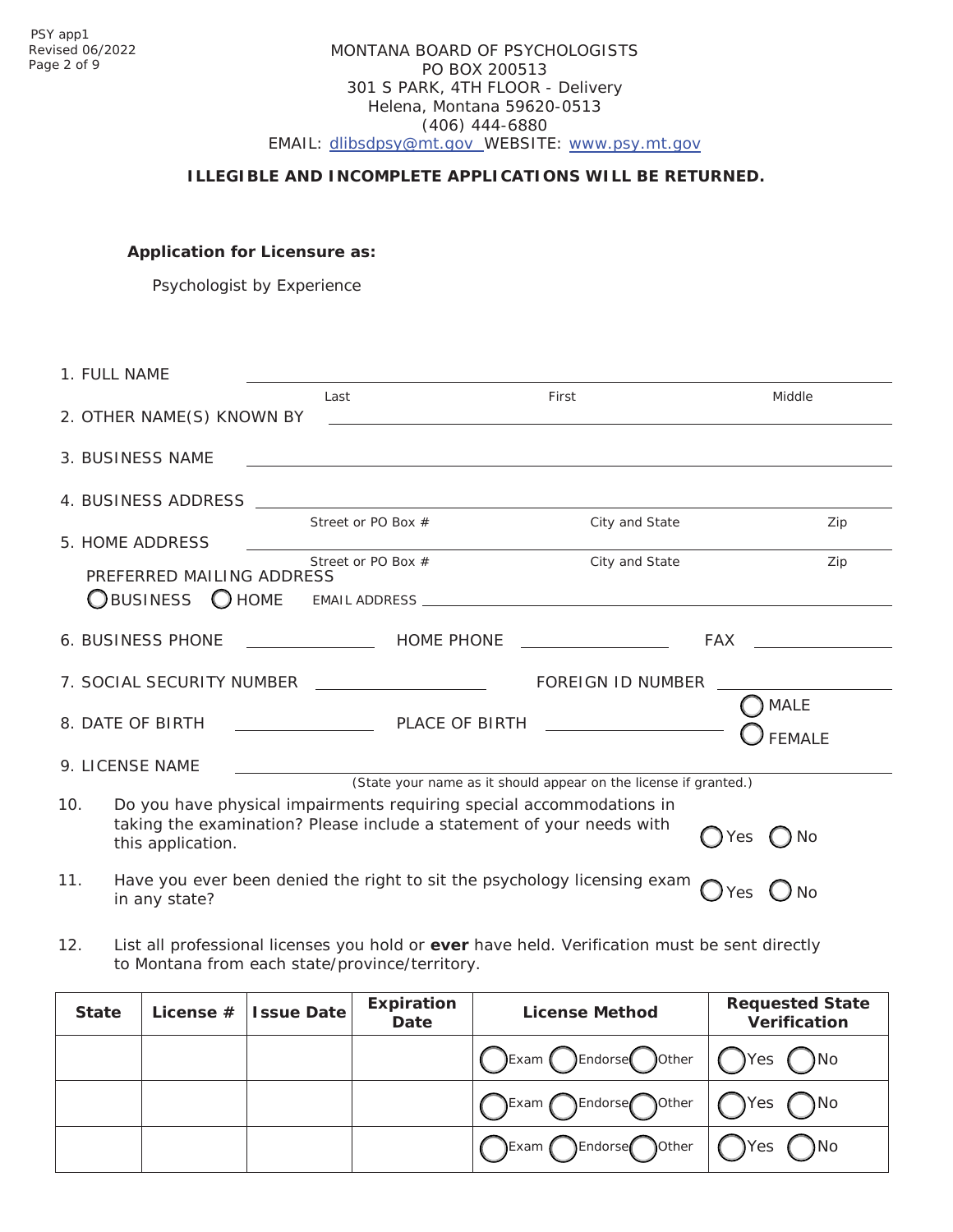#### Page 3 of 9

# **PERSONAL HISTORY QUESTIONS IMPORTANT INSTRUCTIONS AND NOTICE**

- 1. Please read the following questions carefully. Giving an incomplete or false answer is unprofessional conduct and may result in denial of your application or revocation of your license. *See,* 37-1-105, MCA.
- 2. You have a continuing duty to update the information you provide in your application and supplemental responses, including while your application is pending and after you are granted a license.
- 3. Upon submittal of your application form, for every "yes" answer provided, you will receive a request for specific information or documents associated with the question. Your application is not complete until staff receive all information requested.

# **PERSONAL HISTORY QUESTIONS**

|    | 1. Have you ever had any license, certificate, registration, or other privilege to serve as a volunteer or<br>practice a profession denied, revoked, suspended, or restricted by a public or private local, state,<br>federal, tribal, religious, or foreign authority? | ιYes                             | No   |
|----|-------------------------------------------------------------------------------------------------------------------------------------------------------------------------------------------------------------------------------------------------------------------------|----------------------------------|------|
| 2. | Have you ever surrendered a credential like those listed in number 1, in connection with or to<br>avoid action by a public or private local, state, federal, tribal, religious, or foreign authority?                                                                   | $\bigcup$ Yes                    | No   |
|    | 3. Have you ever resigned to avoid discipline, been suspended, or been terminated from a volunteer<br>or employment position?                                                                                                                                           | <b>)</b> Yes                     | No   |
|    | 4. Have you ever been required to participate in a behavioral modification or assistance program in<br>lieu of suspension or termination from a volunteer or employment position?                                                                                       | $\bigcup_{\text{Yes}}$ $\bigcup$ | No   |
| 5. | Have you ever withdrawn an application for any professional license?                                                                                                                                                                                                    | $\bigcup$ Yes                    |      |
|    | 6. As of the date of this application, are you aware of any pending complaint, investigation, or<br>disciplinary action related to any professional license you hold?                                                                                                   | )Yes                             | ) No |
|    | 7. Are you under a current order that remains unsatisfied (e.g., fines unpaid, probation not<br>concluded, conditions unmet?)                                                                                                                                           | lYes.                            | ) No |
|    | "Chemical substances" include alcohol, drugs, or medications, whether taken legally or illegally.                                                                                                                                                                       |                                  |      |
| 8. | Do you have any medical, physiological, mental, or psychological condition which in any way<br>currently (within the last 6 months) impairs or limits your ability to practice your profession or<br>occupation with reasonable skill and safety?                       | Yes                              | No   |
| 9. | Do you currently (within the last 6 months) use one or more chemical substances in any way which<br>impairs or limits your ability to practice your profession or occupation with reasonable skill and<br>safety?                                                       | Yes                              | No   |

The following information is provided for Question 10 below:

A criminal conviction may not automatically bar you from receiving a license. For more information about how a criminal conviction may impact your application, consult the board or program website.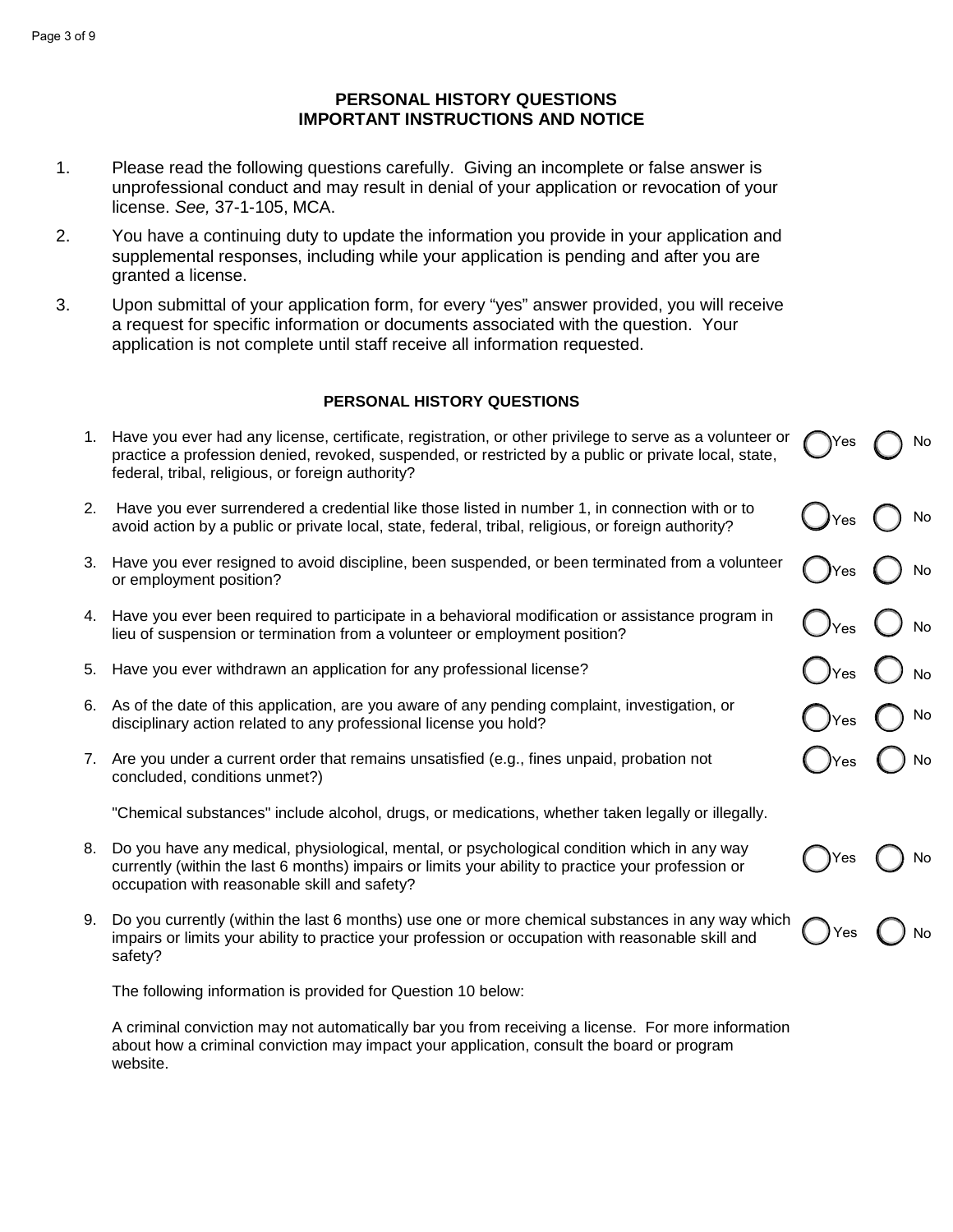| 10. Have you ever been convicted, entered a plea of guilty, no contest, or a similar plea, or had |
|---------------------------------------------------------------------------------------------------|
| prosecution or sentence deferred or suspended as an adult or "juvenile convicted as an adult"     |
| in any state, federal, tribal, or foreign jurisdiction?                                           |

Yes ( 1 No

Yes ( ) No

Yes ( ) No

Yes no

Yes  $\bigcap$  No

Yes ( ) No

Yes ( ) No

Yes ( ) No

Yes no

- 11. Are you now subject to criminal prosecution or pending criminal charges?
- 12. Have you ever been disciplined, censured, expelled, denied membership or asked to resign from a professional society or organization?
- 13. Have you ever had a civil judgment entered against you in a lawsuit for incompetence, negligence, or malpractice in practicing any profession?
- 14. Have you ever been disqualified from working with children, elderly persons, mentally ill persons, or other vulnerable persons?
- 15. Have you ever been placed on probation, restricted, reprimanded, suspended, revoked, resigned in lieu of action against you, or had other action taken against you by any hospital, clinic, health care facility, group medical practice, health maintenance organization, or thirdparty insurance provider, including Medicare and Medicaid?
- 16. Are you currently on an exclusion list by the Office of Inspector General (OIG) for the U.S. Department of Health and Human Services prohibiting you from working in a facility receiving federal funding?
- 17. Has your authority to prescribe, dispense, or administer drugs, including controlled substances, ever been denied, restricted, suspended, or revoked?
- 18. Have you ever voluntarily surrendered or had your U.S. Drug Enforcement Administration registration placed on probation, restricted, suspended, or revoked?
- 19. Academic Degrees Received: (Include certificates equivalent to degrees. List latest degree first).

| Degree | Date Received Institution | Major | Minor(s) |
|--------|---------------------------|-------|----------|
|        |                           |       |          |
|        |                           |       |          |
|        |                           |       |          |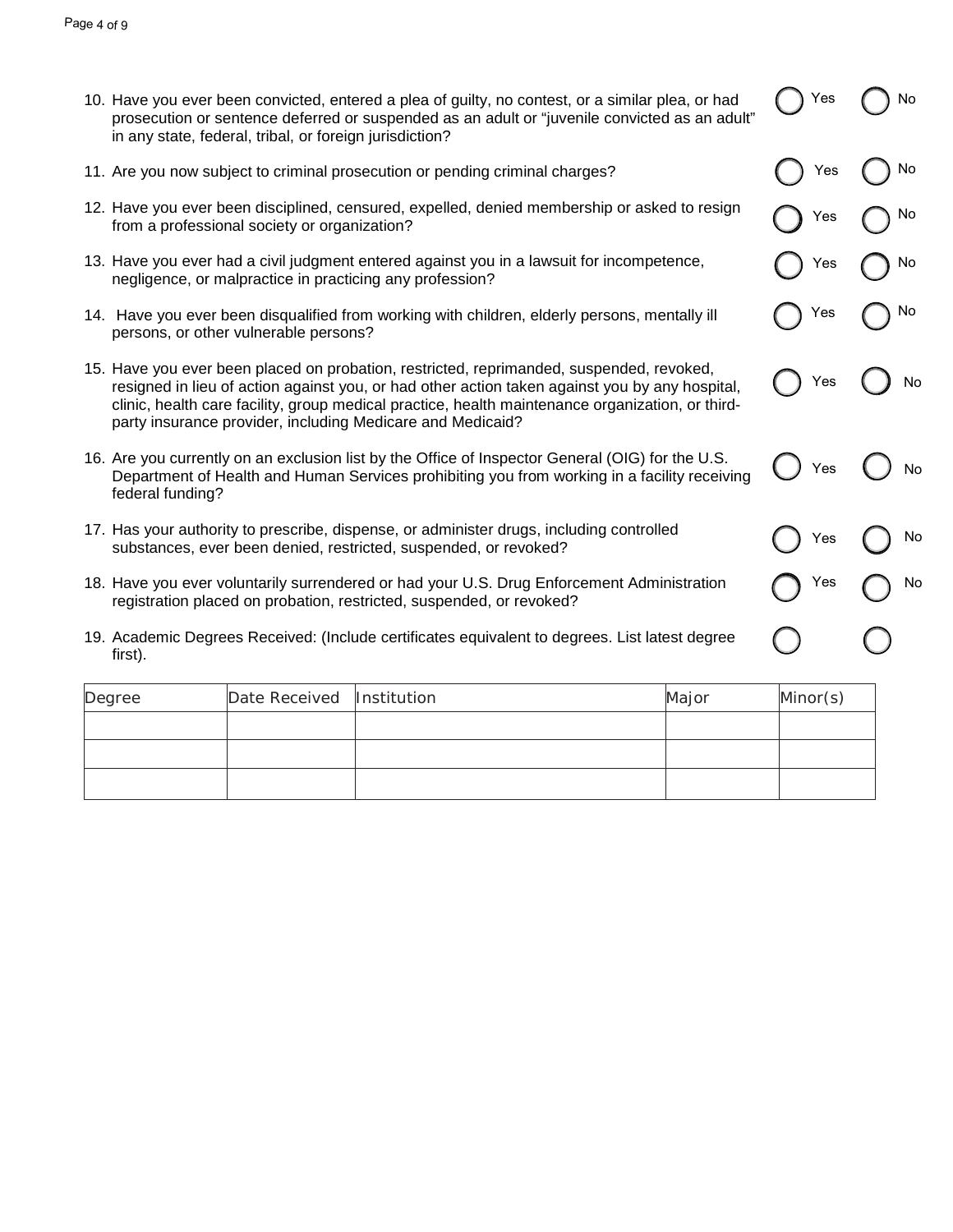|  | 20. Practice History |  |
|--|----------------------|--|
|--|----------------------|--|

| Dates: $(From - To)$                                             | <b>No</b><br>Yes<br>Hours per week |
|------------------------------------------------------------------|------------------------------------|
| Organization                                                     |                                    |
| Exact Title                                                      |                                    |
| Name, title and<br>present address of<br>immediate<br>supervisor |                                    |
| Description of work                                              |                                    |

| Dates: $(From - To)$                                             | Hours per week | Paid: (<br><b>No</b><br>Yes |
|------------------------------------------------------------------|----------------|-----------------------------|
| Organization                                                     |                |                             |
| <b>Exact Title</b>                                               |                |                             |
| Name, title and<br>present address of<br>immediate<br>supervisor |                |                             |
| Description of work                                              |                |                             |

| Dates: (From - To)                                               | Paid:<br>Yes<br>No<br>Hours per week |
|------------------------------------------------------------------|--------------------------------------|
| Organization                                                     |                                      |
| <b>Exact Title</b>                                               |                                      |
| Name, title and<br>present address of<br>immediate<br>supervisor |                                      |
| Description of work                                              |                                      |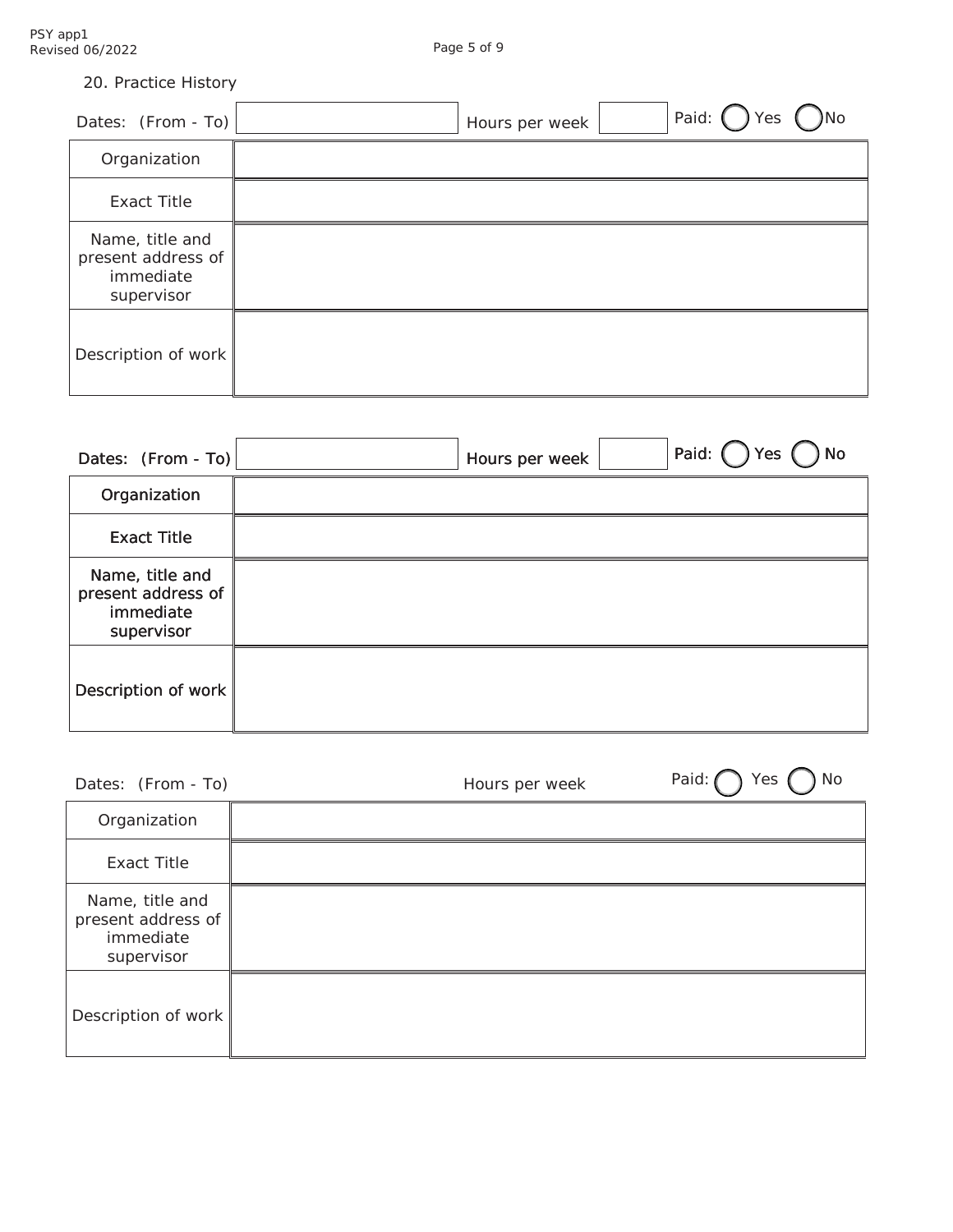21. Areas of Competence. Be specific regarding populations, issues, and ages. Example: children, family therapy, eating disorders, Native American, personality assessment, etc.

| Areas of Competence | Areas Which You Would Refer |  |
|---------------------|-----------------------------|--|
|                     |                             |  |
|                     |                             |  |
|                     |                             |  |

#### **AFFIDAVIT**

I authorize the release of information concerning my education, training, record, character, license history and competence to practice, by anyone who might possess such information, to the Montana Board of Psychologists.

I hereby declare under penalty of perjury the information included in my application to be true and complete to the best of my knowledge. In signing this application, I am aware that a false statement or evasive answer to any question may lead to denial of my application or subsequent revocation of licensure on ethical grounds. I have read and will abide by the current licensure statutes and rules of the State of Montana governing the profession. I will abide by the current laws and rules that govern my practice.

Signature of Applicant: 

|                       |                            | at |
|-----------------------|----------------------------|----|
| City/State            |                            |    |
| <b>SEAL</b>           | Signature of Notary Public |    |
|                       | Notary Public Printed Name |    |
|                       | For the State of           |    |
| My commission expires |                            |    |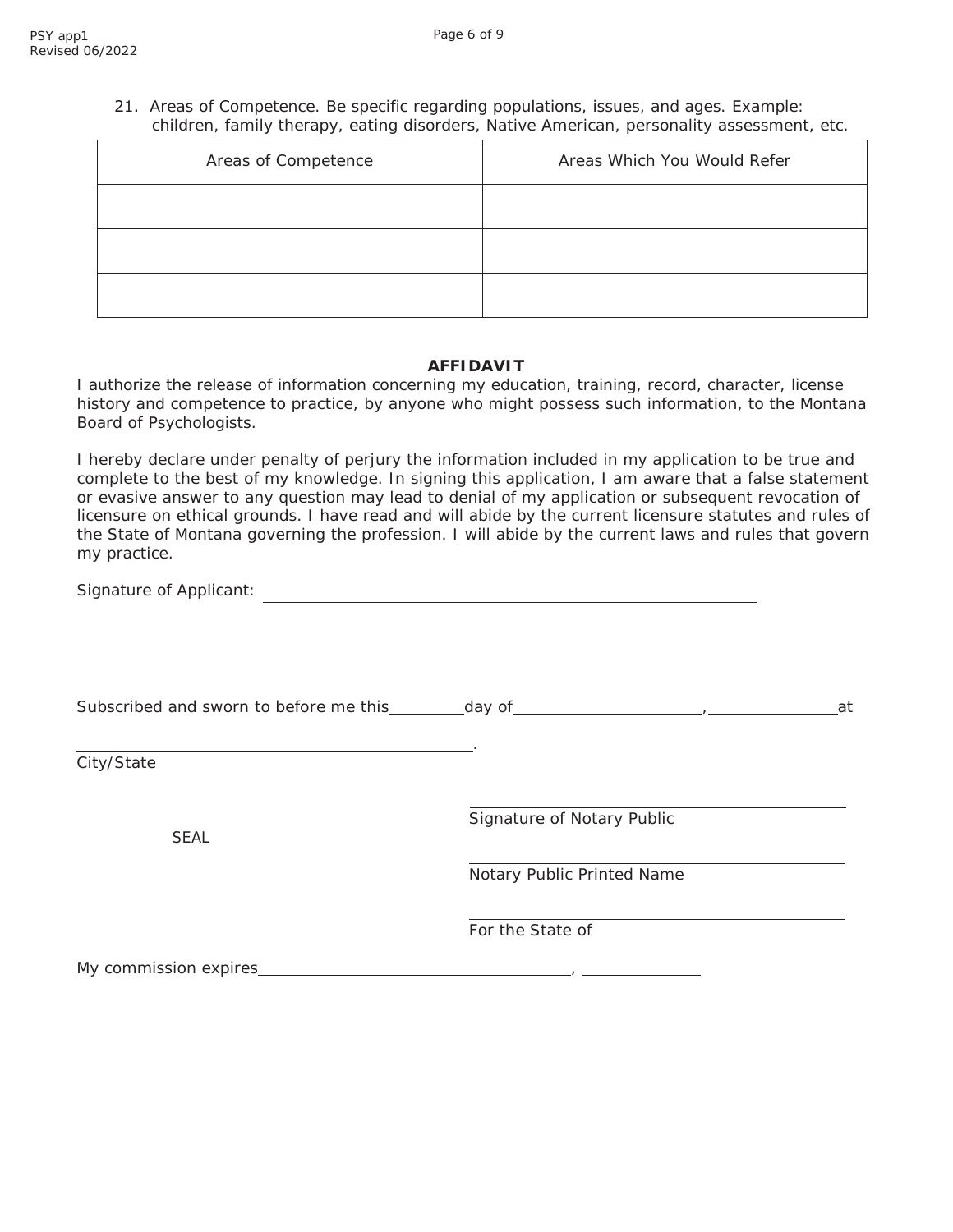# MONTANA BOARD OF PSYCHOLOGISTS PO BOX 200513 301 S PARK, 4TH FLOOR - Delivery Helena, Montana 59620-0513 (406) 444-6880 EMAIL: [dlibsdpsy@mt.gov](mailto:dlibsdpsy@mt.gov) WEBSITE: [www.psy.mt.gov](http://www.psy.mt.gov/)

# **APPLICANTS WHO DO NOT HAVE A DOCTORAL DEGREE IN CLINICAL PSYCHOLOGY FROM AN APA APPROVED PROGRAM MUST COMPLETE THIS FORM.**

Name: Date: Development of the contract of the contract of the contract of the Date:

EDUCATIONAL RECORD IN PSYCHOLOGY (Must Be Graduate Hours)

A) Universities and Credits:

| Name of University | Total number of<br><b>Graduate Credits</b> | Semester or<br>Quarter                 |                           |
|--------------------|--------------------------------------------|----------------------------------------|---------------------------|
|                    |                                            | $\bigcirc$ Sem                         | $\bigcirc$ Qtr            |
|                    |                                            | <b>O</b> Sem                           | $\mathsf{O}^{\text{Qtr}}$ |
|                    |                                            | $\bigcirc$ Sem                         | $J$ Sem $\bigcirc$ Qtr    |
|                    |                                            | $\bigcirc$ Sem<br>e a componente della | $\bigcirc$ Qtr            |
|                    |                                            | $\bigcap$ Sem                          | ○Qtr                      |

# B) Basic Areas of Psychology: (may have multiple course in each area)

| Area                               | Title of Course(s) | Name of<br>University | <b>Course Number</b> | Total Number of<br>Credits | Semester or<br>Quarter          |
|------------------------------------|--------------------|-----------------------|----------------------|----------------------------|---------------------------------|
| Professional ethics &<br>standards |                    |                       |                      |                            | OSem OQtr                       |
| Professional ethics &<br>standards |                    |                       |                      |                            | $QQ$ ctr<br>◯Sem                |
| Research design &<br>methodology   |                    |                       |                      |                            | $OQ$ Qtr<br><b>○</b> Sem        |
| Research design &<br>methodology   |                    |                       |                      |                            | $\bigcirc$ Octr<br><b>O</b> Sem |
| Statistics &<br>psychometrics      |                    |                       |                      |                            | ◯Sem<br>$\bigcirc$ Qtr          |
| Statistics &<br>psychometrics      |                    |                       |                      |                            | <b>O</b> Sem<br>OQtr            |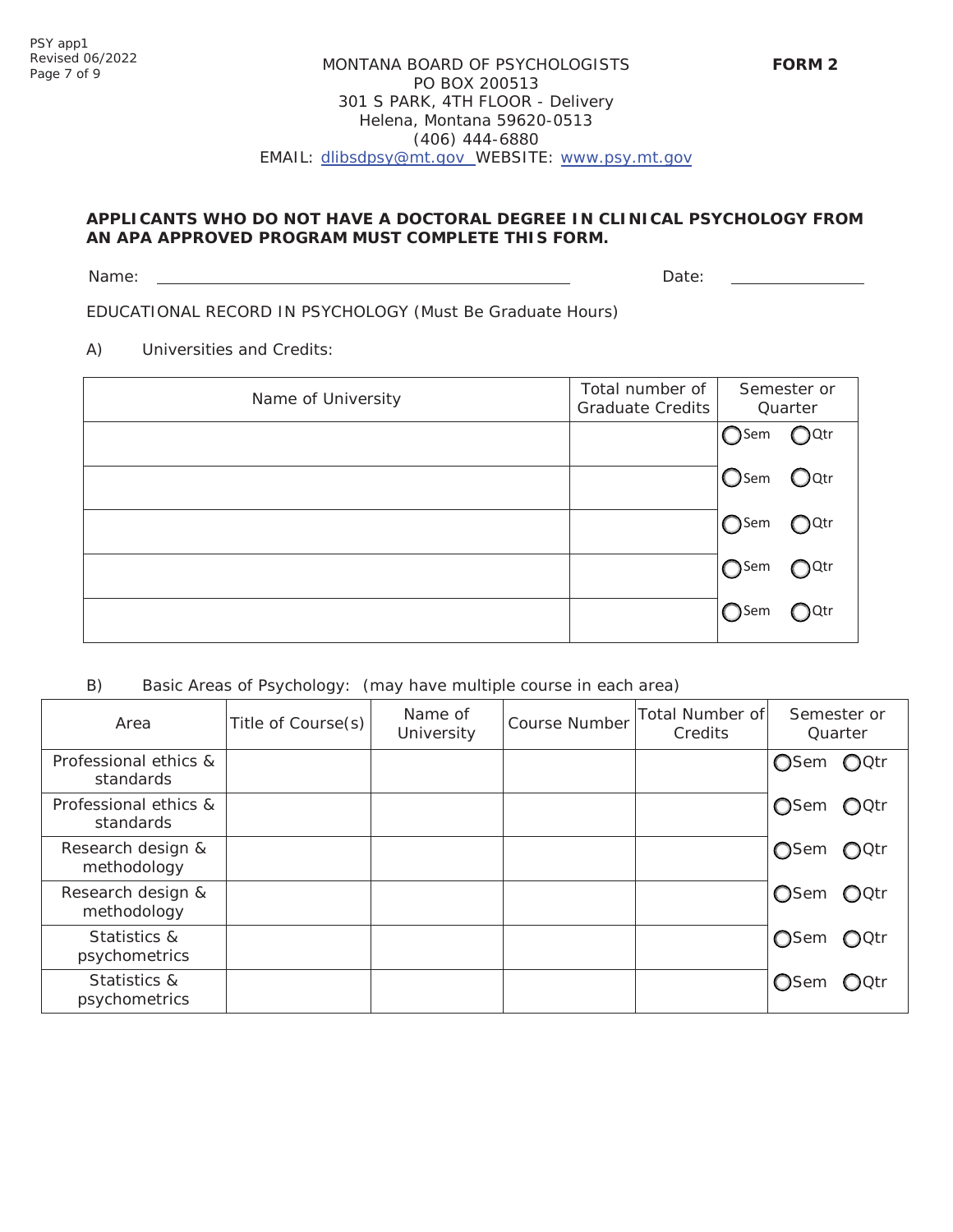# PSY app1 Revised 06/2022

C) Substantive Content Areas: (for examples of courses included in each area see rules). (Need a minimum of 3 or more graduate semester hours or 4 or more graduate quarter hours to demonstrate competence.)

| Area                                     | Title of Course(s) | Name of University | Course<br>Number | <b>Total Number of</b><br>Credits | Semester or Quarter    |
|------------------------------------------|--------------------|--------------------|------------------|-----------------------------------|------------------------|
| Biological bases of<br>behavior          |                    |                    |                  |                                   | ∩Qtr<br>$\bigcap$ Sem  |
| Biological bases of<br>behavior          |                    |                    |                  |                                   | ◯Sem<br>○ Qtr          |
| Biological bases of<br>behavior          |                    |                    |                  |                                   | ∩Sem<br>$\bigcap$ Qtr  |
| Cognitive-Affective<br>bases of behavior |                    |                    |                  |                                   | ∩Sem<br>○Qtr           |
| Cognitive-Affective<br>bases of behavior |                    |                    |                  |                                   | $\bigcirc$ Sem<br>)Qtr |
| Cognitive-Affective<br>bases of behavior |                    |                    |                  |                                   | $\bigcirc$ Sem<br>)Qtr |
| Social Bases of<br>Behavior              |                    |                    |                  |                                   | $\bigcap$ Sem<br>0tr   |
| Social Bases of<br>Behavior              |                    |                    |                  |                                   | ∩Sem<br>)Qtr           |
| Social Bases of<br>Behavior              |                    |                    |                  |                                   | ∩Sem<br>○Qtr           |
| Individual<br><b>Differences</b>         |                    |                    |                  |                                   | $\bigcirc$ Sem<br>OQtr |
| Individual<br>Differences                |                    |                    |                  |                                   | $\bigcap$ Sem<br>∩Qtr  |
| Individual<br><b>Differences</b>         |                    |                    |                  |                                   | )Sem<br>Qtr            |

D) In addition the person's training must include:

| Area                        | Title of Course(s) | Name of University | Course<br>Number | <b>Total Number of</b><br>Credits | Semester or Quarter |
|-----------------------------|--------------------|--------------------|------------------|-----------------------------------|---------------------|
| Psychodiagnosis             |                    |                    |                  |                                   | ∩Sem<br>$O^{Qtr}$   |
| Psychodiagnosis             |                    |                    |                  |                                   | ○Sem ○Qtr           |
| Psychodiagnosis             |                    |                    |                  |                                   | Osem OQtr           |
| Psychological<br>Assessment |                    |                    |                  |                                   | ∩Sem<br>$O^{Qtr}$   |
| Psychological<br>Assessment |                    |                    |                  |                                   | ∩Sem<br>$O^{Qtr}$   |
| Psychological<br>Assessment |                    |                    |                  |                                   | ○Sem ○Qtr           |
| Intervention                |                    |                    |                  |                                   | Osem OQtr           |
| Intervention                |                    |                    |                  |                                   | ○Sem ○Qtr           |
| Intervention                |                    |                    |                  |                                   | <b>Sem</b><br>Qtr   |